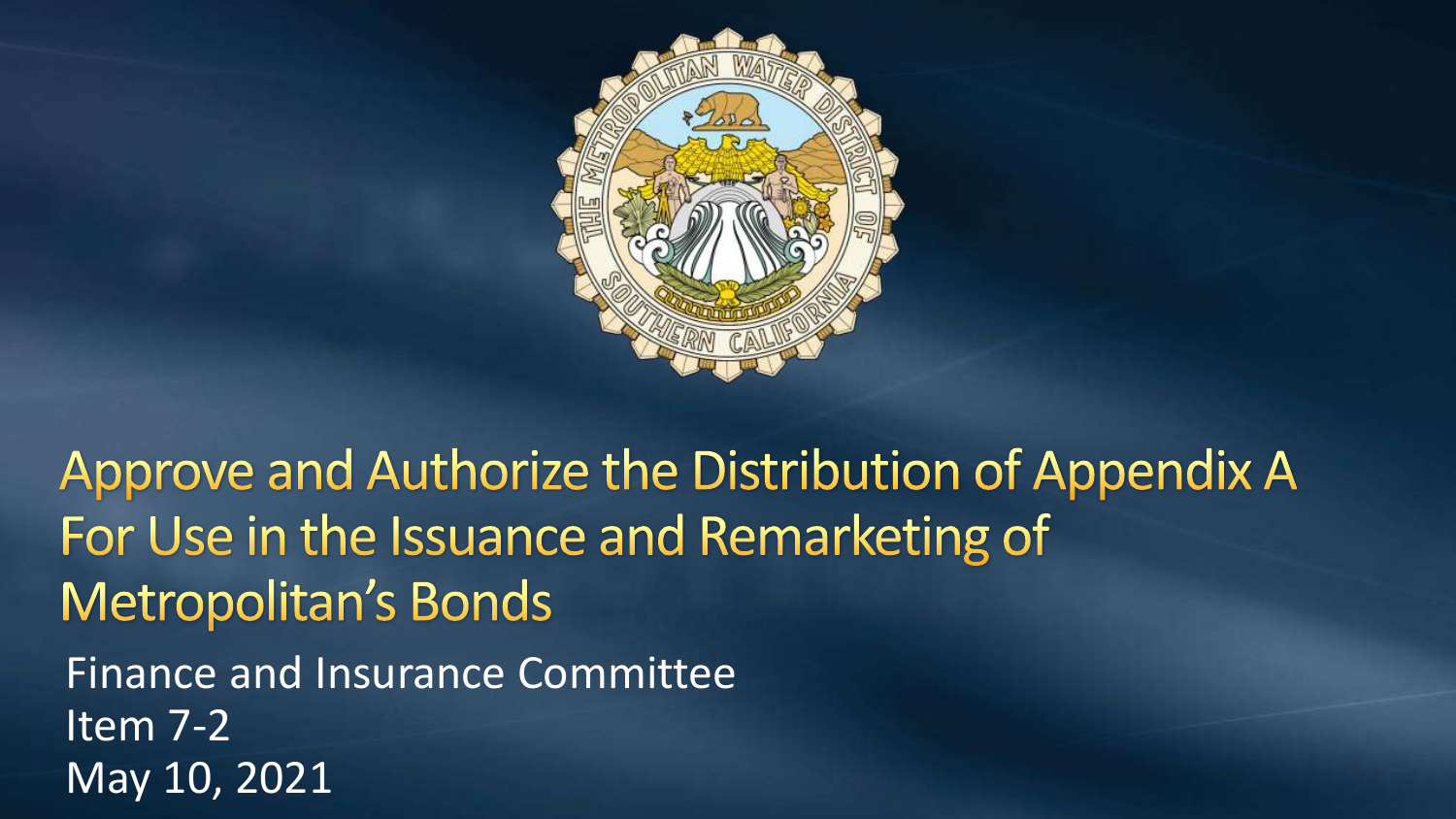# **Appendix A**

**Upcoming bond issuances • Provide investors material information**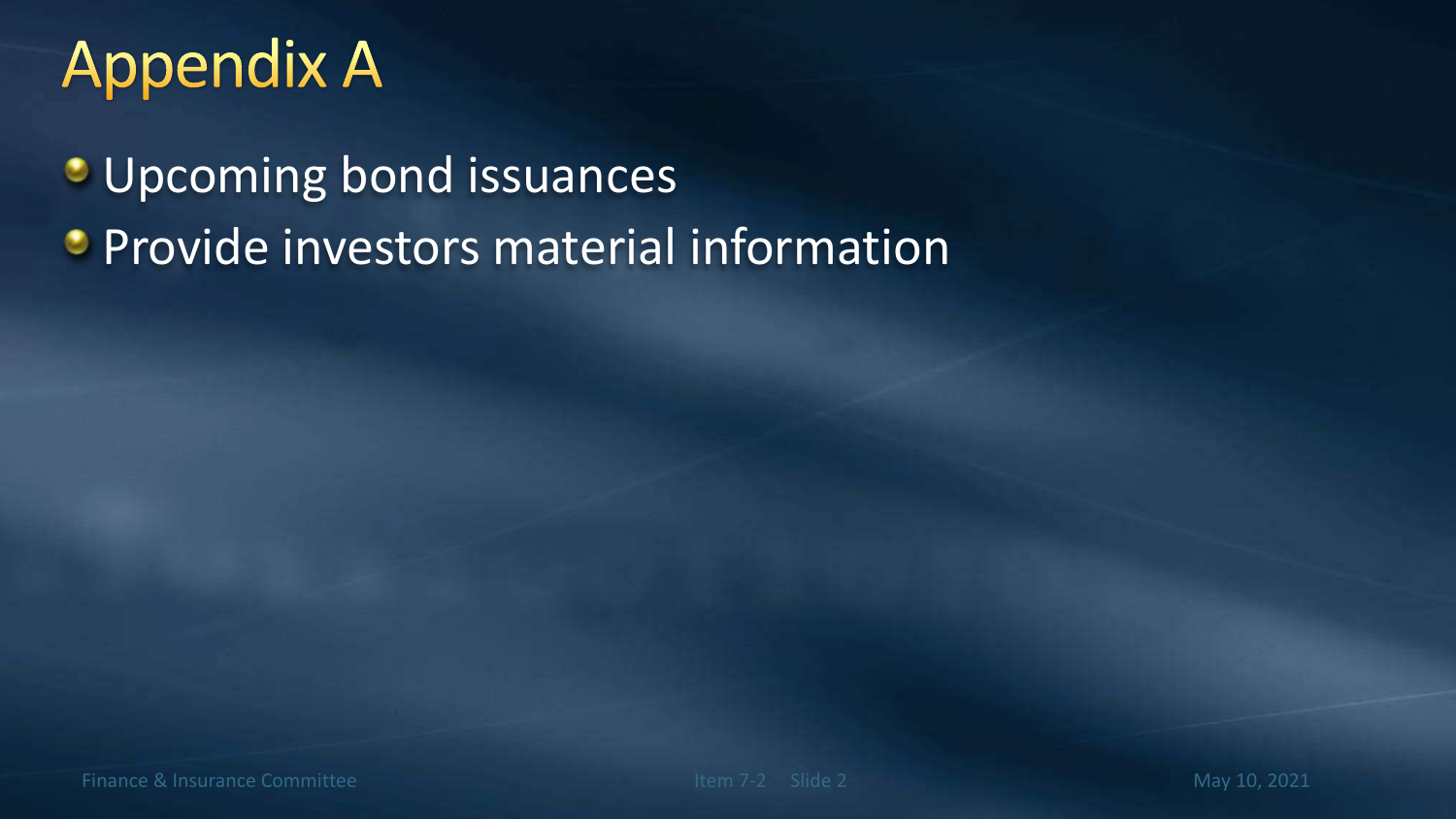# **Appendix A Describes Metropolitan**

- **Service area**
- **Governance and management**
- **Sources of water supply and current conditions**
- Capital projects and expenditures
- **Revenues, expenses and long-term obligations**
- **C** Litigation and legislation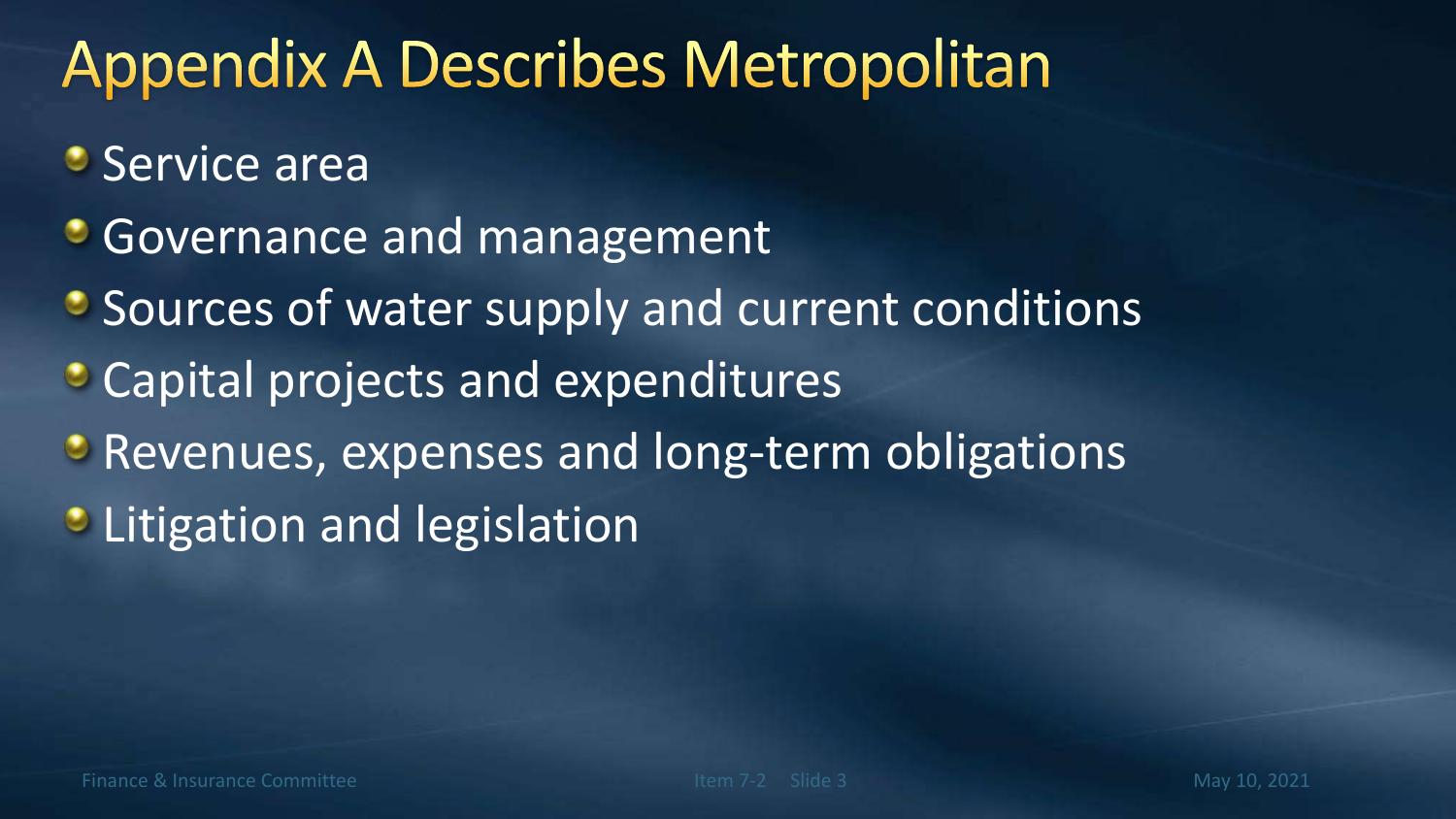# **Appendix A Update Process**

- **Staff/Internal update**
- *C* Disclosure counsel
- Working finance and legal group
- **Board review and approval**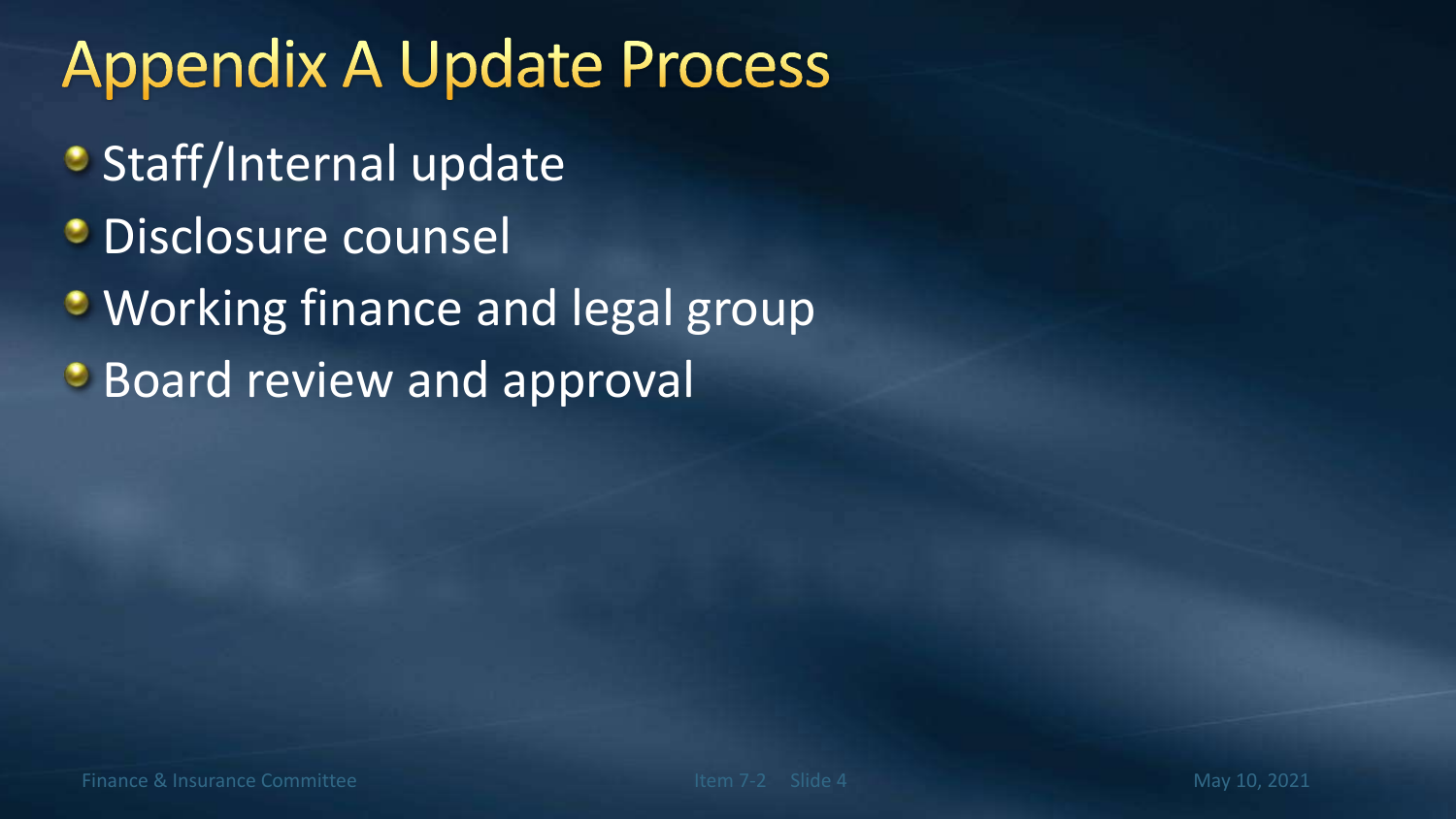# **Board Review and Approval**

- **Receive reports**
- **Review draft Appendix A**
- Proper disclosure May not
	- Contain an untrue statement of a material fact
	- Omit material facts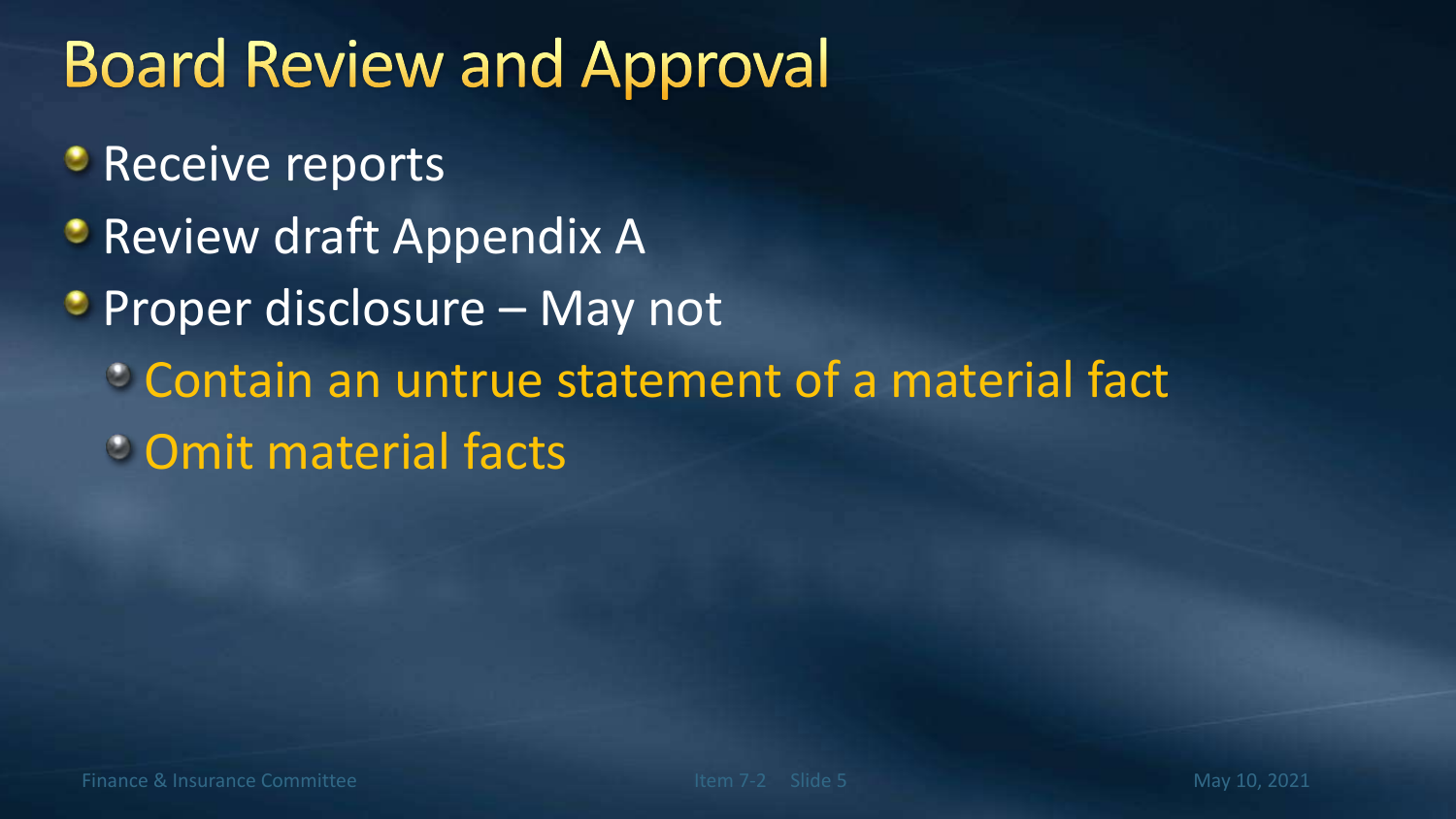# **Appendix A**

• Significant updates since December 2020 include: **COVID-19** 

- Water Supply Conditions
- *C* Litigation Updates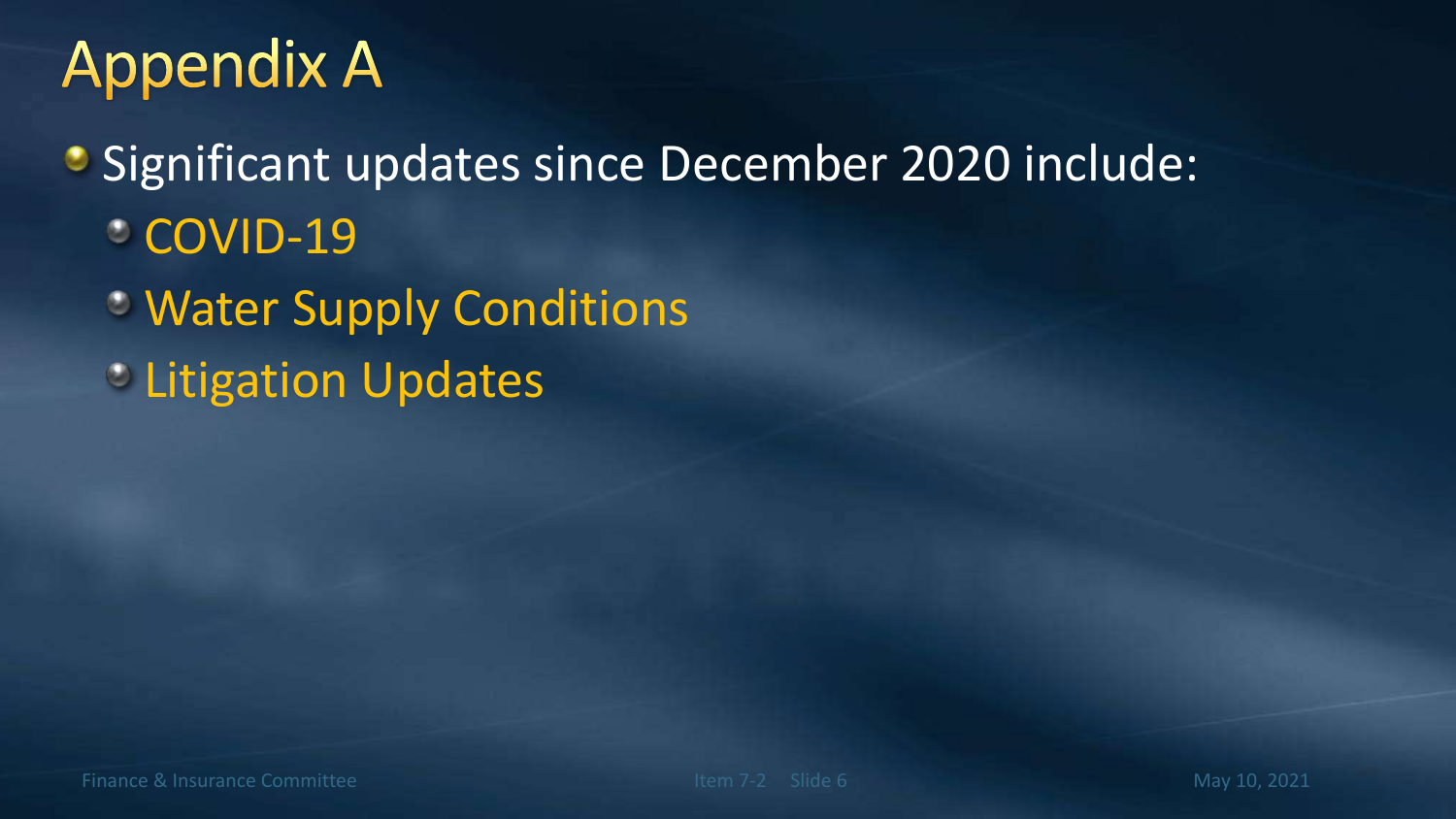### **Future Updates to Appendix A**

- **Biannual updates** 
	- Unless there are no financial transactions
- **Interim updates** 
	- Will be provided to Board for review and comment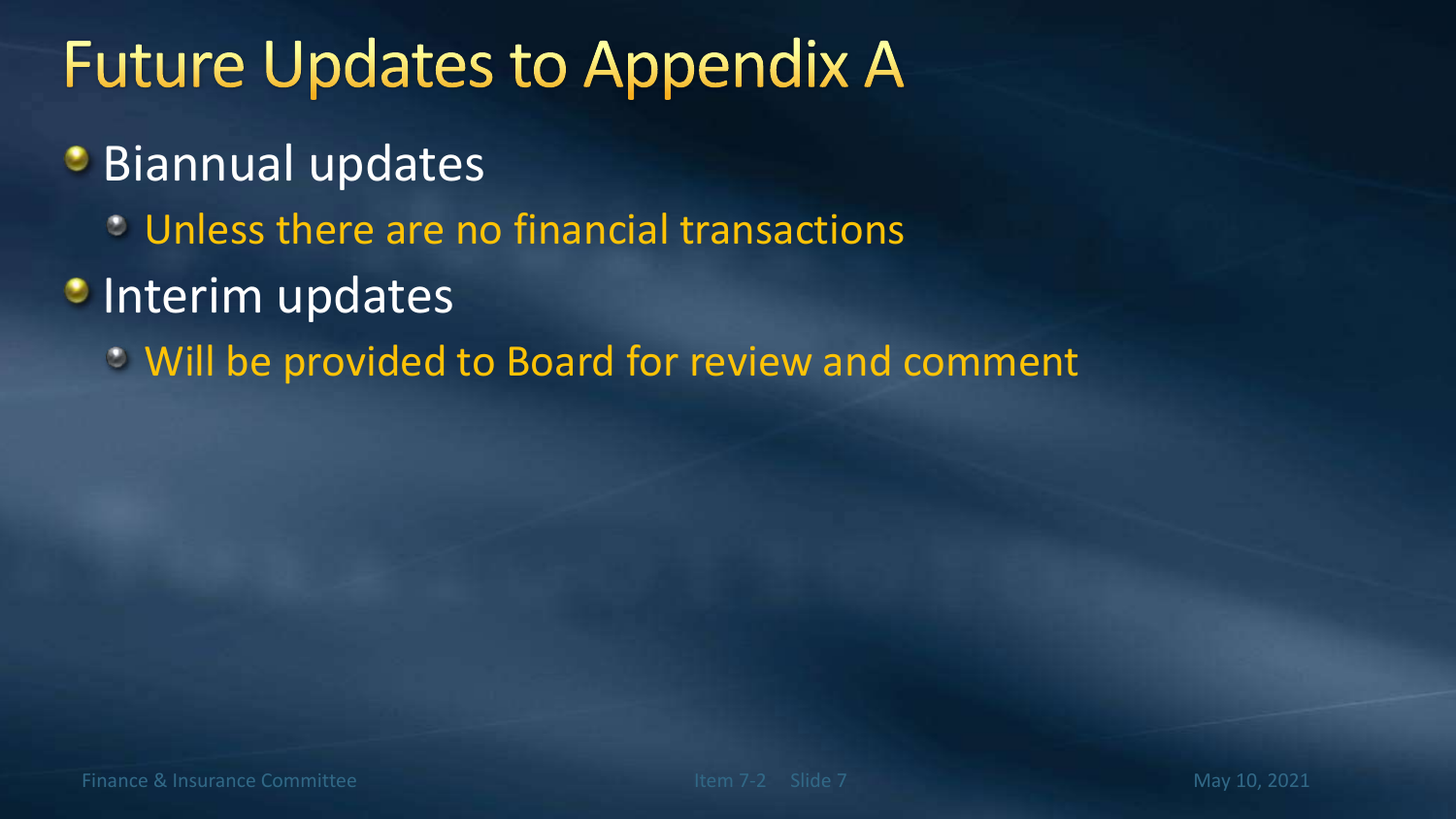# **Board Options for Consideration**

#### $\bullet$ Option #1

- Approve the draft Appendix A (Attachment 1) attached to the board letter;
- Authorize the General Manager, or other designee of the Ad Hoc Committee, to finalize, with changes approved by the General Manager and General Counsel, Appendix A; and
- Authorize distribution of Appendix A, finalized by the General Manager or other designee of the Ad Hoc Committee, in connection with the sale or remarketing of bonds.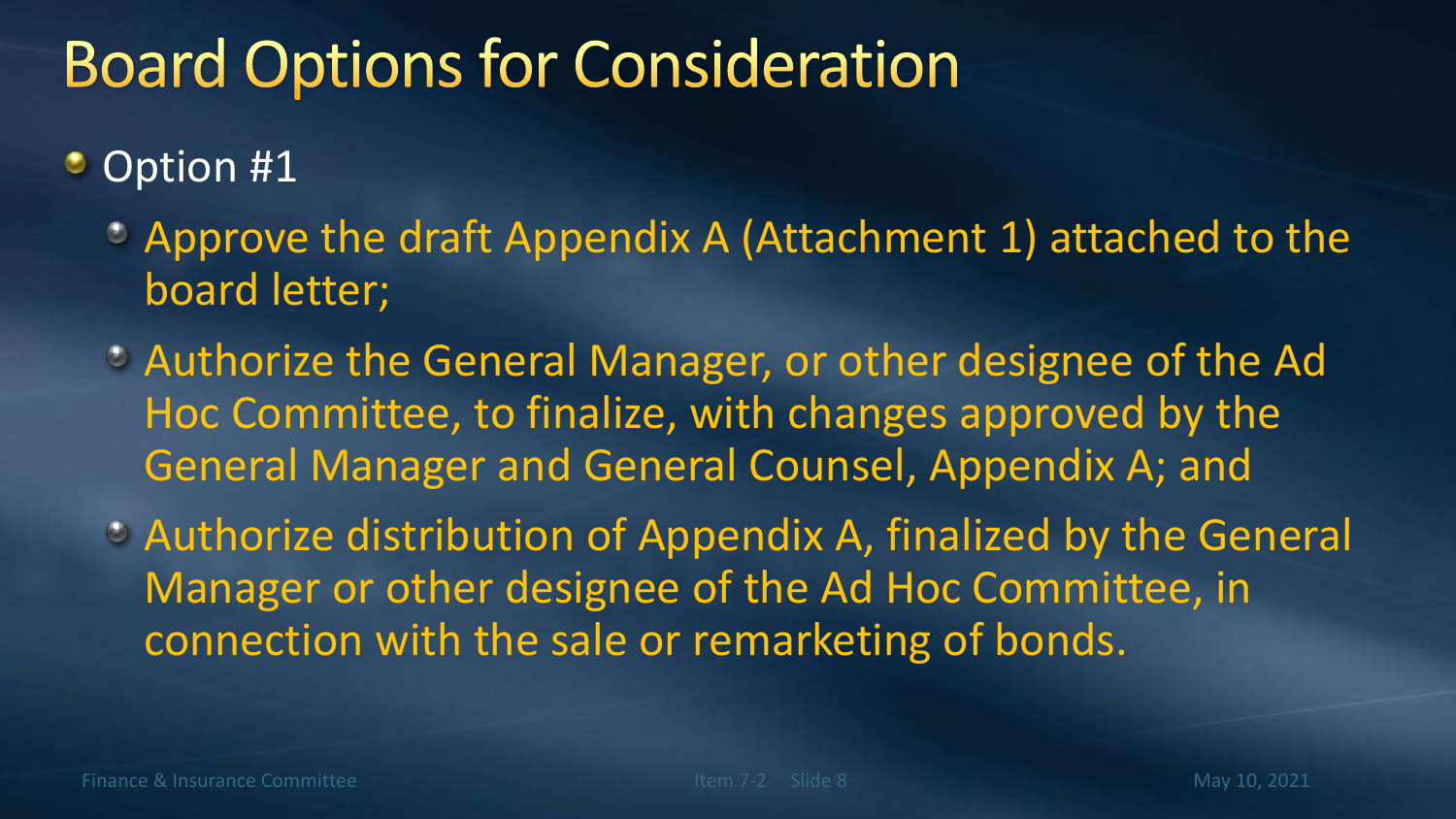### **Board Options for Consideration**

Option #2 ۰

Do not approve Option #1.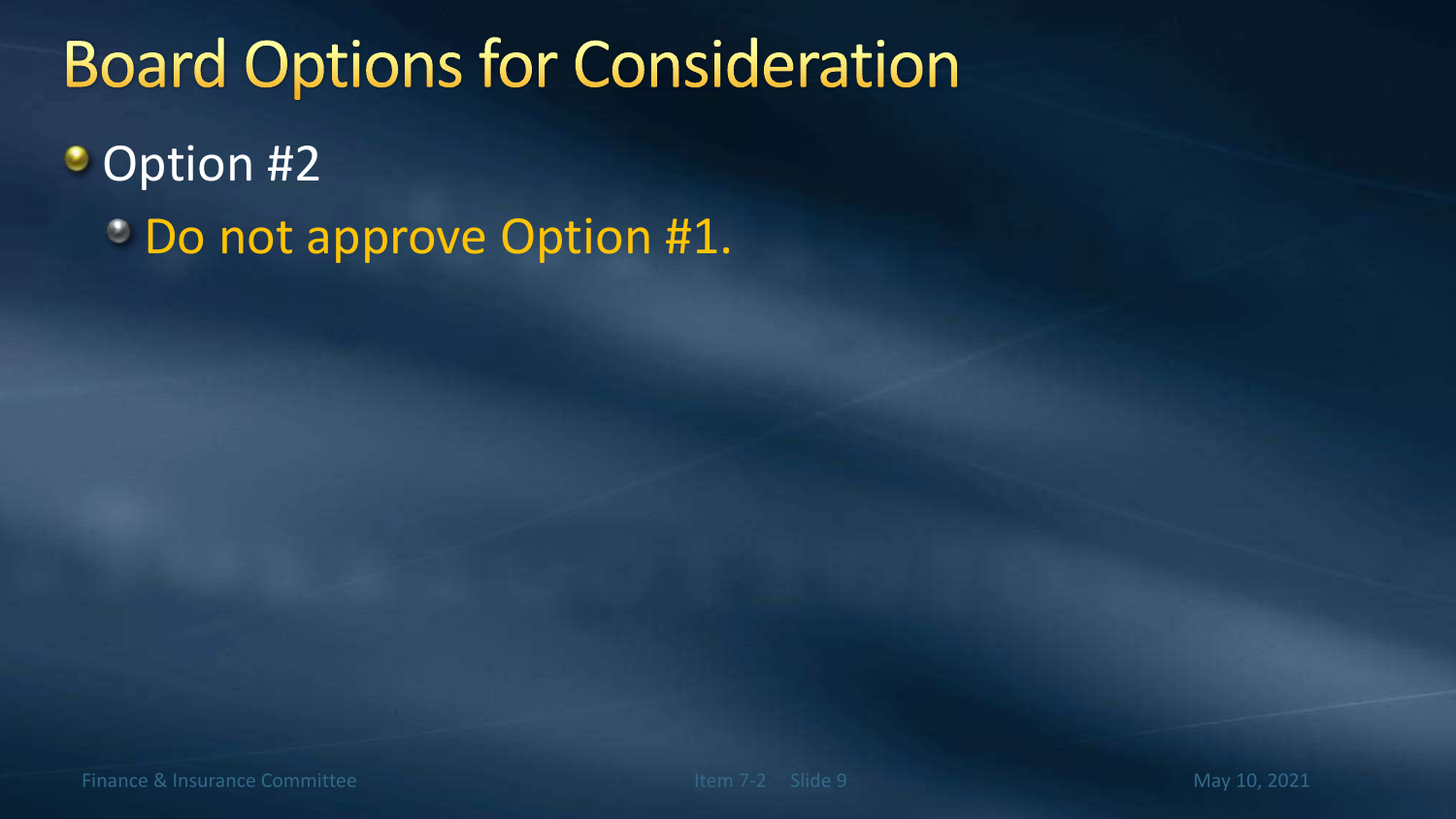# **Staff Recommendations Option #1**